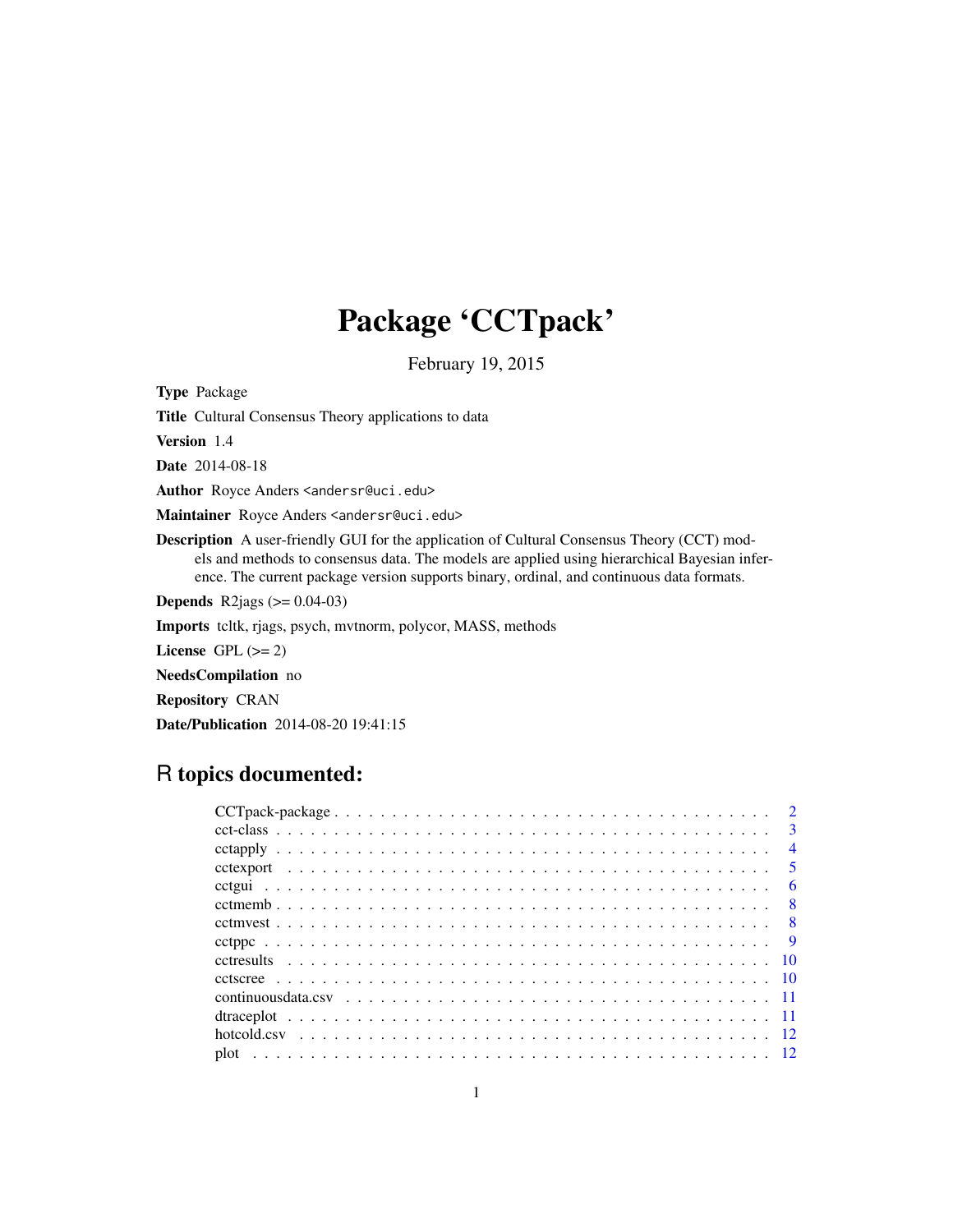<span id="page-1-0"></span>

CCTpack-package *CCTpack: Cultural Consensus Theory applications to data*

#### Description

A user-friendly GUI for the application of Cultural Consensus Theory (CCT) models and methods to consensus data. Currently, CCTpack is developed to apply up to three different CCT models via hierarchical Bayesian inference. These are the General Condorcet Model (GCM), the Latent Truth Rater Model (LTRM), and the Continuous Response Model (CRM). Respectively, these models are applicable to dichotomous/binary  $(0,1)$ , ordinal  $(1, 2, ...)$ , and continuous data. In addition, there is functionality for producing scree plots, plotting of posterior results, CCT posterior predictive checks, and exporting of the results. It is also developed to apply finite mixture versions of the models, and has an algorithm that works to automatically solve possible label-switching phenomena; however, the algorithm has not yet been perfected to accommodate all cases – one can determine if it is successful as to whether all or most Rhat values are within an acceptable range (below 1.1 or below 1.05). See the relevant literature listed in the reference manual for more information about the CCT models and methods. This package is currently in its initial stages of release and is considered to be in its "BETA" version; improvements and bug fixes are planned to be made as user feedback is received.

## Details

| Package: | CCTpack    |
|----------|------------|
| Type:    | Package    |
| Version: | 1.4        |
| Date:    | 2014-08-18 |
| License: | $GPL (=2)$ |
|          |            |

- 1. Make sure you have JAGS installed
- 2. To install CCTpack use command: install.packages("CCTpack",dependencies=TRUE)
- 3. To load CCTpack use command: library(CCTpack)
- 4. To invoke the GUI use command: cctgui()
- 5. For more information on the models and methods used, see the References section.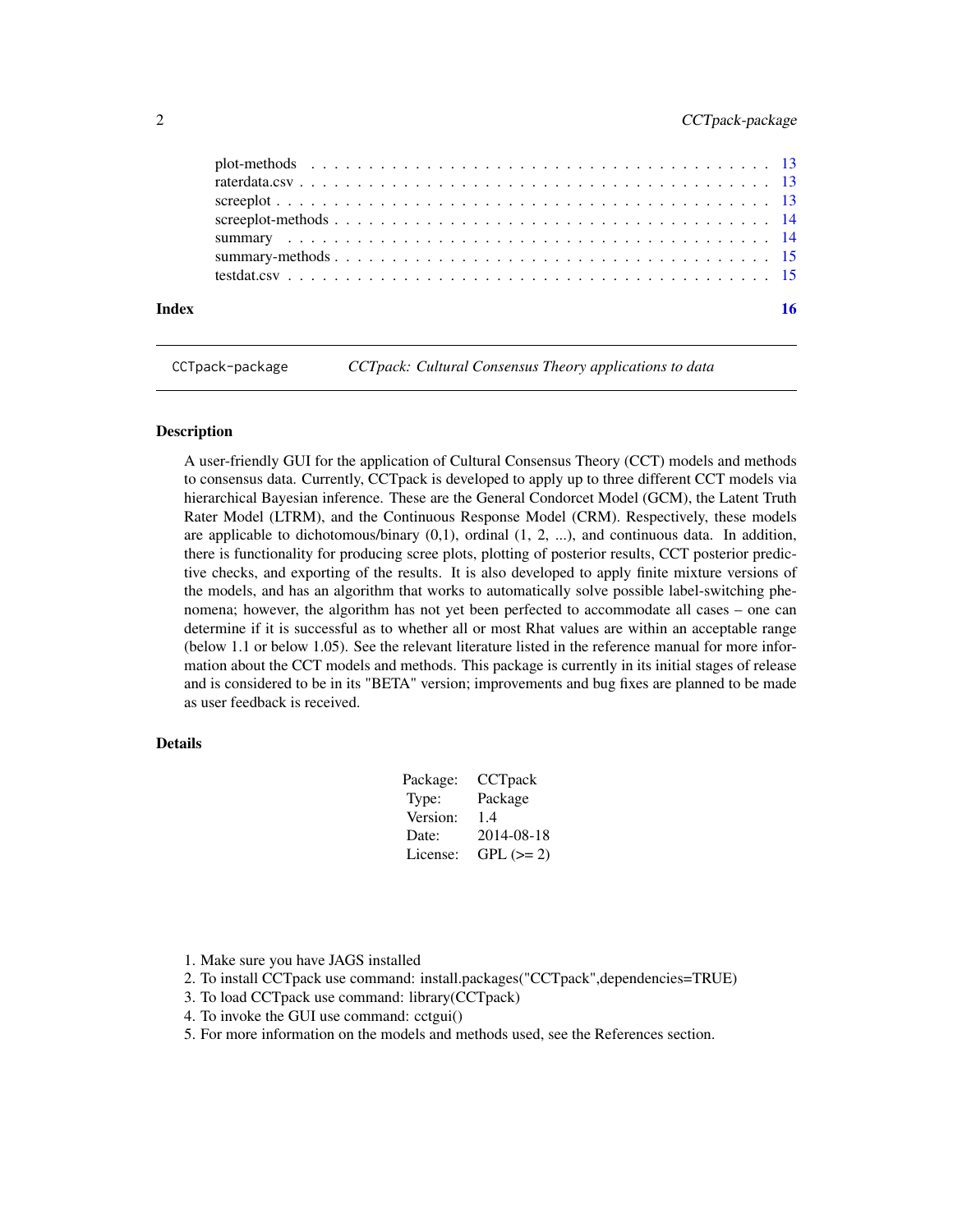#### <span id="page-2-0"></span>cct-class 3

#### Author(s)

Royce Anders

Maintainer: Royce Anders <andersr@uci.edu>

#### References

Anders, R., Oravecz, Z., & Batchelder, W. H. (2014). Cultural consensus theory for continuous responses: A latent appraisal model for information pooling. Journal of Mathematical Psychology, 61, 1-13.

Anders, R., & Batchelder, W. H. (2013). Cultural consensus theory for the ordinal data case. Psychometrika, 1-31.

Anders, R., & Batchelder, W. H. (2012). Cultural consensus theory for multiple consensus truths. Journal for Mathematical Psychology, 56, 452-469.

Batchelder, W. H., & Anders, R. (2012). Cultural consensus theory: comparing different concepts of cultural truth. Journal of Mathematical Psychology, 56, 316-332.

Oravecz, Z., Anders, R. & Batchelder, W. H. (2013). Test theory without an answer key in a Bayesian hierarchical modeling framework. Psychometrika, 1-24.

#### See Also

To install JAGS, see: mcmc-jags.sourceforge.net/

cct-class *Class* "cct"

#### Description

Virtual class that contains "rjags" class, used to create plot, summary, and screeplot methods for the cctfit objects from package CCTpack.

#### Objects from the Class

Objects can be created by calls of the form new ("cct",  $\dots$ ).

#### Slots

model: Object of class "jags" ~~ BUGSoutput: Object of class "bugs" ~~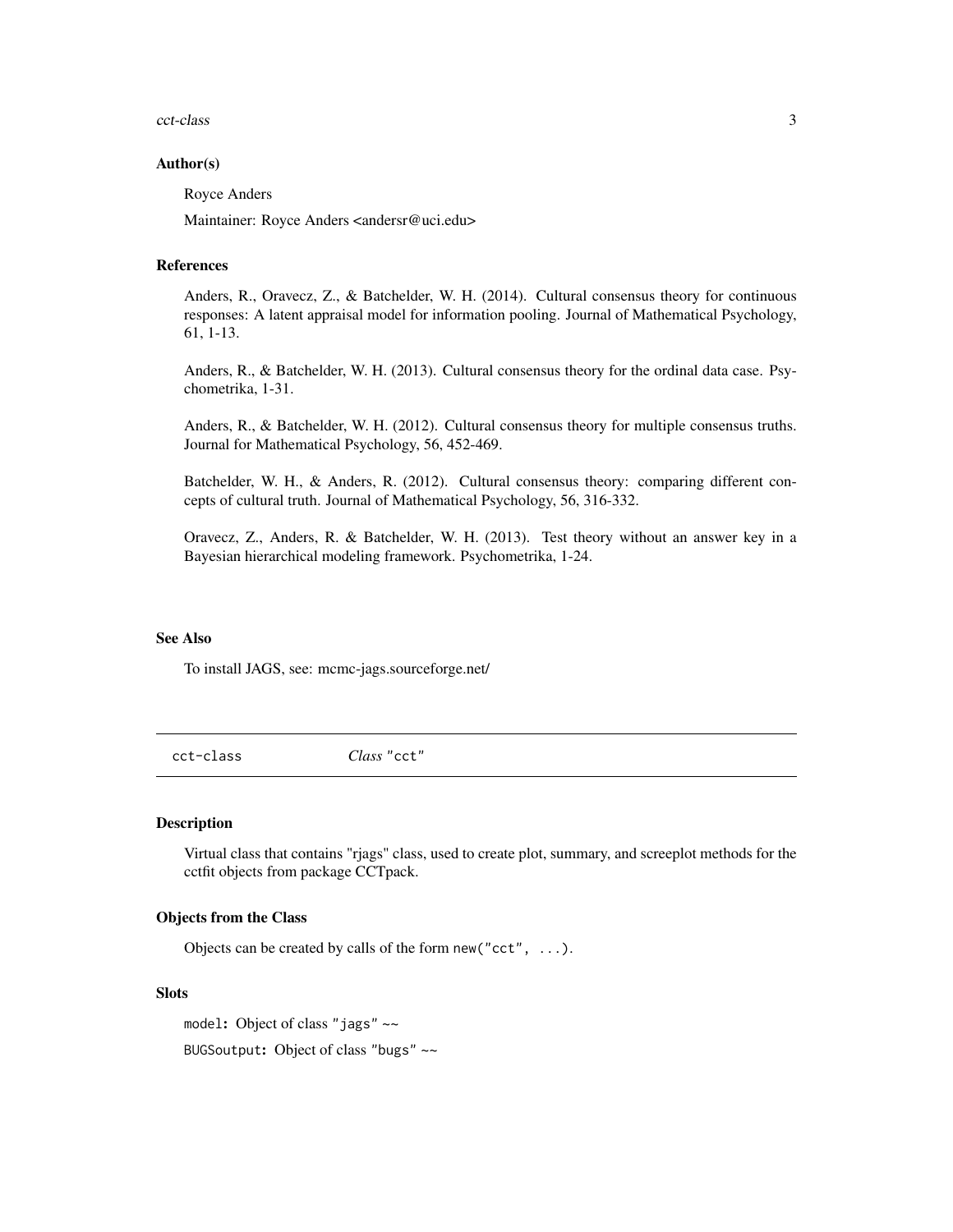## Extends

Class ["rjags"](#page-0-0), directly.

## Methods

plot signature( $x = "cct", y = "rjags"); ...$ 

### Author(s)

Royce Anders Maintainer: Royce Anders <andersr@uci.edu>

#### Examples

showClass("cct")

| ctapply: |
|----------|
|          |

cctapply *General CCT Application function: load data, fit the model, run checks on the fit, and optionally export results*

#### Description

loads the data, fits the appropriate model, runs the posterior predictive checks, and optionally exports results

## Usage

cctapply(data, clusters = 1, itemdiff = FALSE, samples = 10000, chains = 3, burnin = 2000, thinning = 1, runchecks = TRUE, exportfilename = "", polych = FALSE, parallel = FALSE, seed = NULL,plotr=TRUE)

### Arguments

| data      | a 2-dimensional matrix or array, missing values should be input as NA.                                                                                                                                                                        |
|-----------|-----------------------------------------------------------------------------------------------------------------------------------------------------------------------------------------------------------------------------------------------|
| clusters  | The number of possible clusters (cultures) to use                                                                                                                                                                                             |
| itemdiff  | Whether heterogeneous item difficulty should be used                                                                                                                                                                                          |
| samples   | The number of samples for the inference                                                                                                                                                                                                       |
| chains    | The number of chains for the inference                                                                                                                                                                                                        |
| burnin    | The number of burn-in for the inference                                                                                                                                                                                                       |
| thinning  | The amount of thinning in the inference                                                                                                                                                                                                       |
| runchecks | If the posterior predictive checks should be calculated after the inference                                                                                                                                                                   |
|           | exportfilename If you'd like to export: specify a filename and optionally its location. Ex:<br>exportfilename = "C:/CCTpack/CCTpackdata.Rdata"                                                                                                |
| polych    | used for ordinal data only, if the polychoric correlations, rather than Pearson<br>correlations, should be used (for the posterior predictive checks) – these take a<br>long time to calculate but are more precise in the ordinal data case. |

<span id="page-3-0"></span>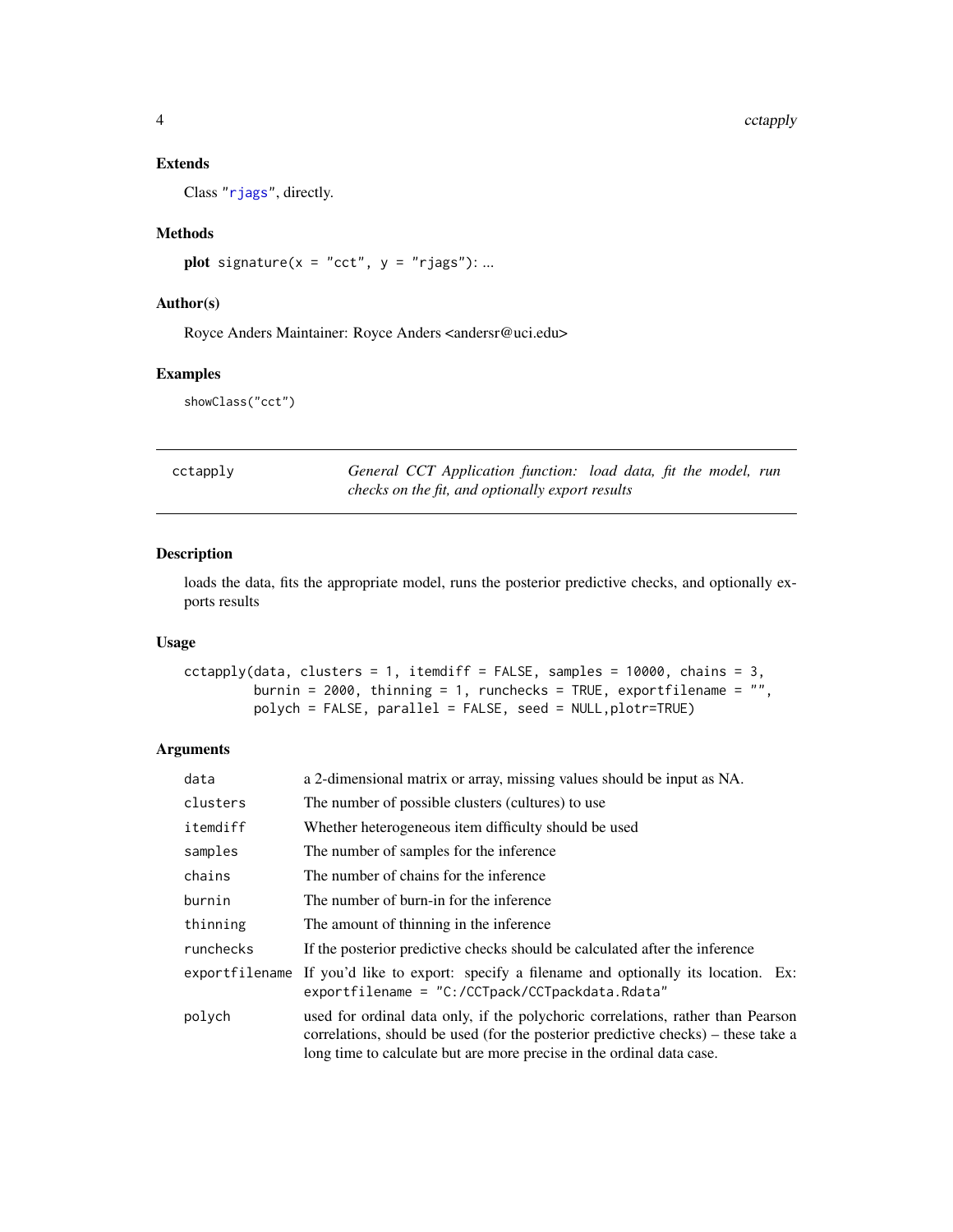#### <span id="page-4-0"></span>cctexport 5

| parallel | Whether the inference should be computed in parallel (1 chain per logical pro-<br>cessor)                                                                                                                                                     |
|----------|-----------------------------------------------------------------------------------------------------------------------------------------------------------------------------------------------------------------------------------------------|
| seed     | Set the random number seed here (to reproduce results as before). If not speci-<br>fied, the seed is randomly generated.                                                                                                                      |
| plotr    | Whether to plot the posterior mean results for each parameter. Note: runchecks = TRUE<br>will plot the posterior predictive checks after the posterior mean results. The<br>posterior mean results plot can be later called via cctresults(). |

## Details

This is an "all-in-one" function for the GUI.

## Value

cctfit is returned, which has the structure of a 'jagsfit' object as in Rjags, but has additional data included.

## Examples

```
data(hotcold)
# cctfit <- cctapply(data = hotcold, clusters = 2, itemdiff = TRUE, samples = 10000,
# chains = 3, burnin = 2000, runchecks = TRUE)
```

| cctexport |  |
|-----------|--|
|           |  |

Export the results (the cctfit object)

## Description

Exports the cctfit object as an .Rdata file, as well as .jpeg and .eps files of the relevant plots

## Usage

```
cctexport(cctfit, filename = "CCTpackdata.Rdata")
```
#### Arguments

| cctfit   | The cctfit object as obtained from the cctapply() function.                         |
|----------|-------------------------------------------------------------------------------------|
| filename | The filename and location you would like to use. If no location is specified, it is |
|          | saved to the current R working directory (see getwd()).                             |

## Details

Saves the cctfit object as an .Rdata file, as well as .jpeg and .eps files of the relevant plots, which include: the scree plot, results plot, and posterior predictive check plots.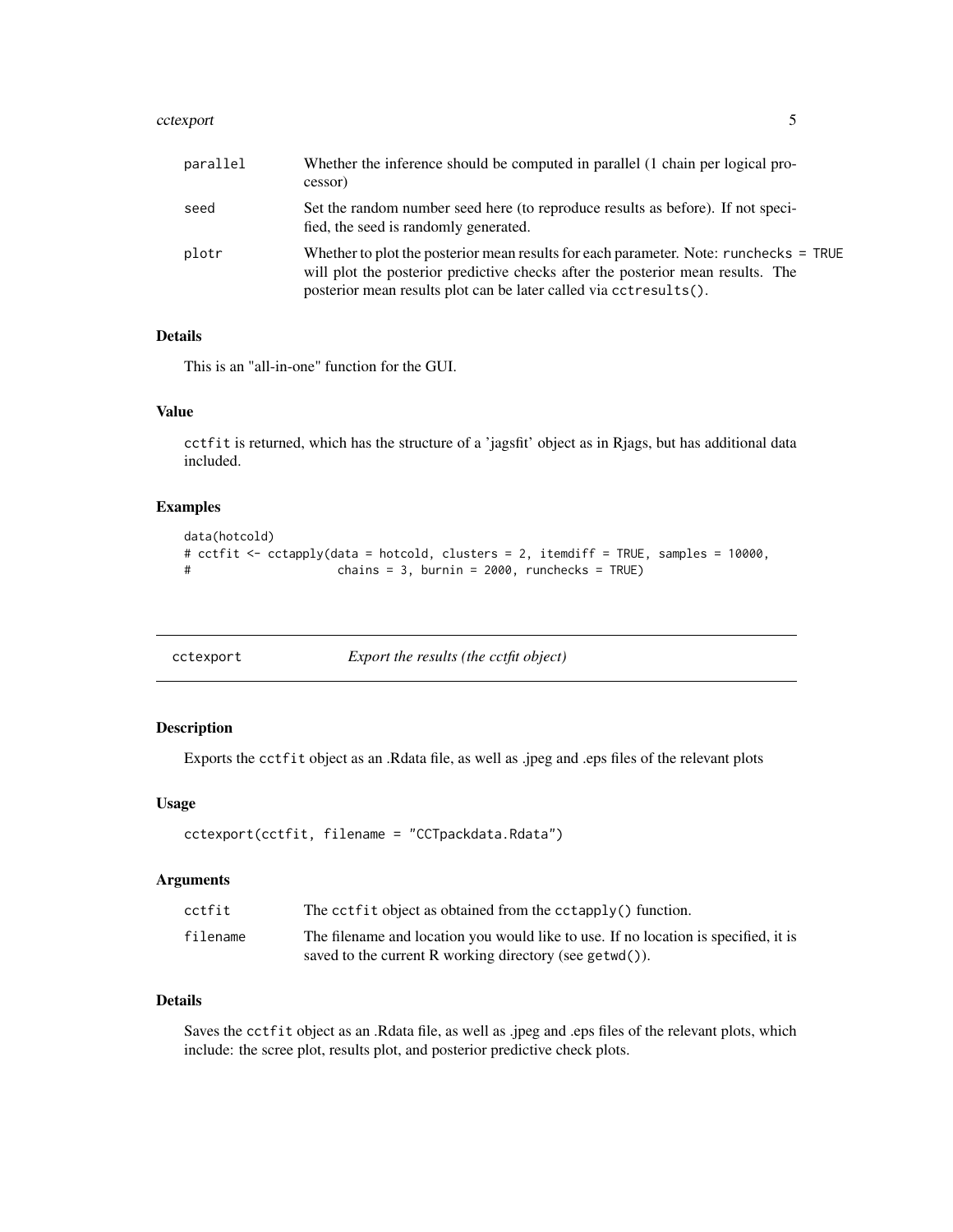### Examples

```
data(hotcold)
# cctfit <- cctapply(data = hotcold, clusters = 2, itemdiff = TRUE, samples = 10000,
# chains = 3, burnin = 2000, runchecks = TRUE)
# cctexport(cctfit, filename = "C:/CCTpack/CCTpackdata.Rdata")
```
### cctgui *The CCT GUI*

#### **Description**

- 1. Type 'cctgui()' in the R command prompt to start the CCT GUI
- 2. Click "Load data" (data must be in csv format as a .csv or .txt file)

data format: respondents (rows) by items (columns), csv format, no row/column names necessary

- the models can handle missing data, missing data should be input as NA
- 3. Verify that the number of respondents, items, and data type the GUI detects is correct.
- 4. Check the number of significant factors in the scree plot
- 5. Use this as "the number of cultures to assume," and select an item difficulty option
- 6. Click "Apply CCT Model"
- 7. Check inference results (if the number of Rhats is appropriate);
- if not, one could try running more samples, or a different number of cultures
- 8. Click "Run Checks" to run the posterior predictive checks, and verify if they are satisfied.

Note: the CCT method suggests that the fewest number of cultures to pass the checks should be the model used.

9. Click "Plot Results" to see the posterior results

10. Click "Export Results" to save the model fit and plots.

#### Usage

cctgui()

## Value

All information will be saved in the 'cctfit' object. This is in the same structure as the 'jagsfit' object returned by the function jags(), which utilizes the 'rjags' and 'R2jags' packages.

#### Author(s)

Royce Anders

## Examples

#First visit 'mcmc-jags.sourceforge.net/' to install JAGS (Plummer, 2003) if it's not installed

```
####################
#Instructions for Using the GUI
####################
```
<span id="page-5-0"></span>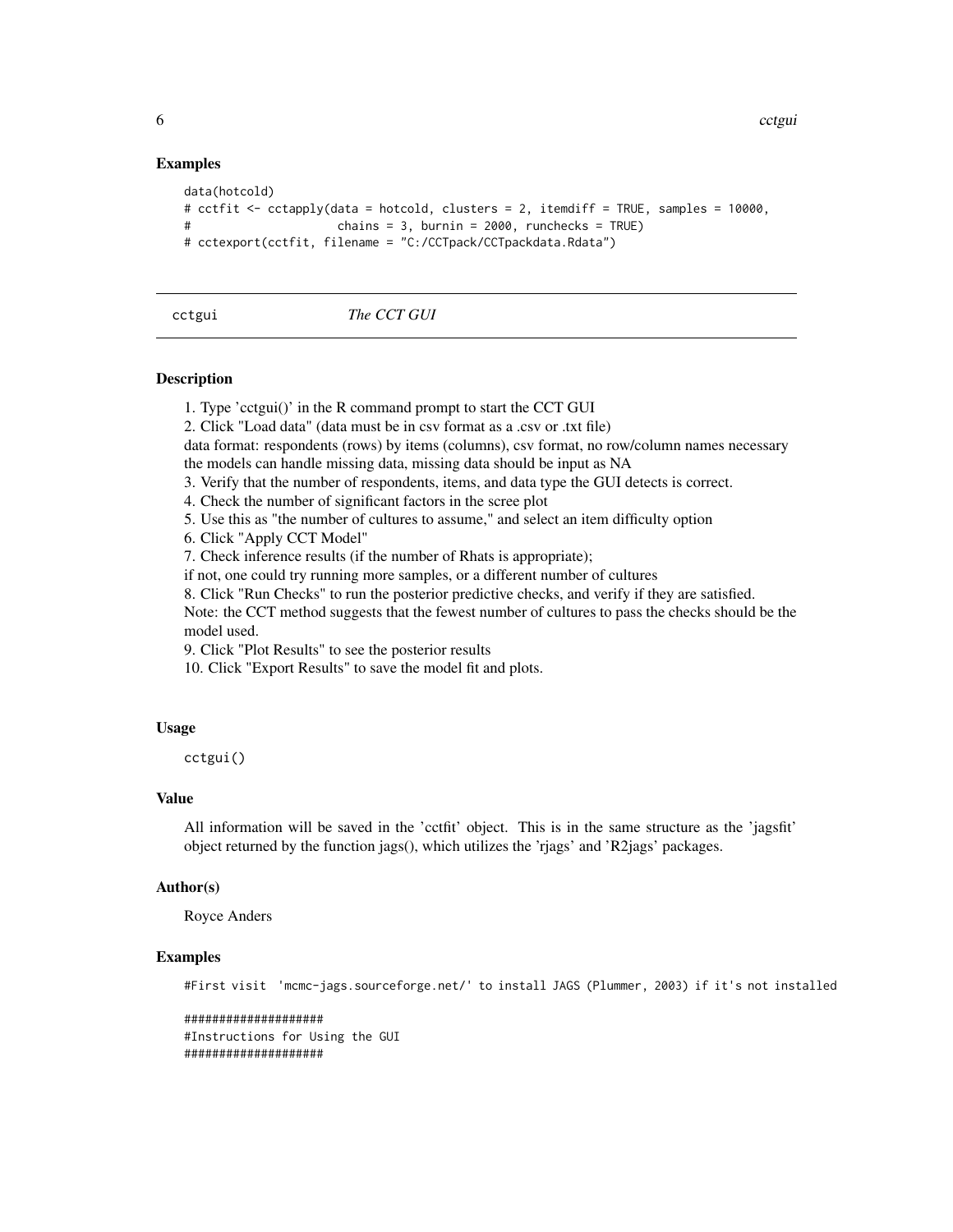#### cctgui **7**

```
#1) Convert your data into a .csv file
### Or use our example data such as with the following commands:
data(hotcold);
write.csv(x=hotcold, file="hotcold.csv",row.names=FALSE)
#2) Invoke the GUI
cctgui()
#Click "Load Data" then find and select "hotcold.csv"
#Note that 23 respondents, 27 items are detected,
# and that it is Dichotomous (binary) data, which the GCM is applicable for
      the GUI detects that there are 14 missing data values in the matrix
#Click "Scree Plot" Note that there are 2 apparent significant factors,
      thus we assume 2 cultures in the data, click "yes" to estimate item difficulty
#Click "Apply CCT Model" and wait for the inference to finish
#Take note of the Number of Rhats above 1.1 (if too many, perhaps run more samples)
#Click "Run Checks" to run the posterior predictive checks, wait for the checks to complete
#Note that the model satisfies both checks in the plots shown
#Proceed to inspect the inference results by clicking "Plot Results"
#type 'cctfit$MVest' to view the model estimates of the 14 missing data values
#Click "Export Results" to save the plot and the inference results
#The Inference results are included in the object 'cctfit'
#Type 'cctfit' in the R prompt to see the summary,
# type 'str(cctfit)' to see what the object contains
####################
#2) Instructions for Using the Command Prompt
####################
#The corollary to the GUI instructions above, for the command line, is below
data(hotcold); #for an ordinal data example, use data(raterdata)
#Loads data and provides the Scree Plot
# cctscree(data = hotcold)
#Loads data and Runs the Inference
# cctfit <- cctapply(data = hotcold,clusters=2,itemdiff=TRUE,samples=10000,
# chains=3,burnin=2000,runchecks=FALSE)
#Calculates and Plots Posterior Predictive Checks
# cctfit <- cctppc(cctfit)
#Show Missing Value Model Estimates if there was missing data
# cctfit$MVest
#Plots Posterior Results
# cctresults(cctfit)
#Exports Results
```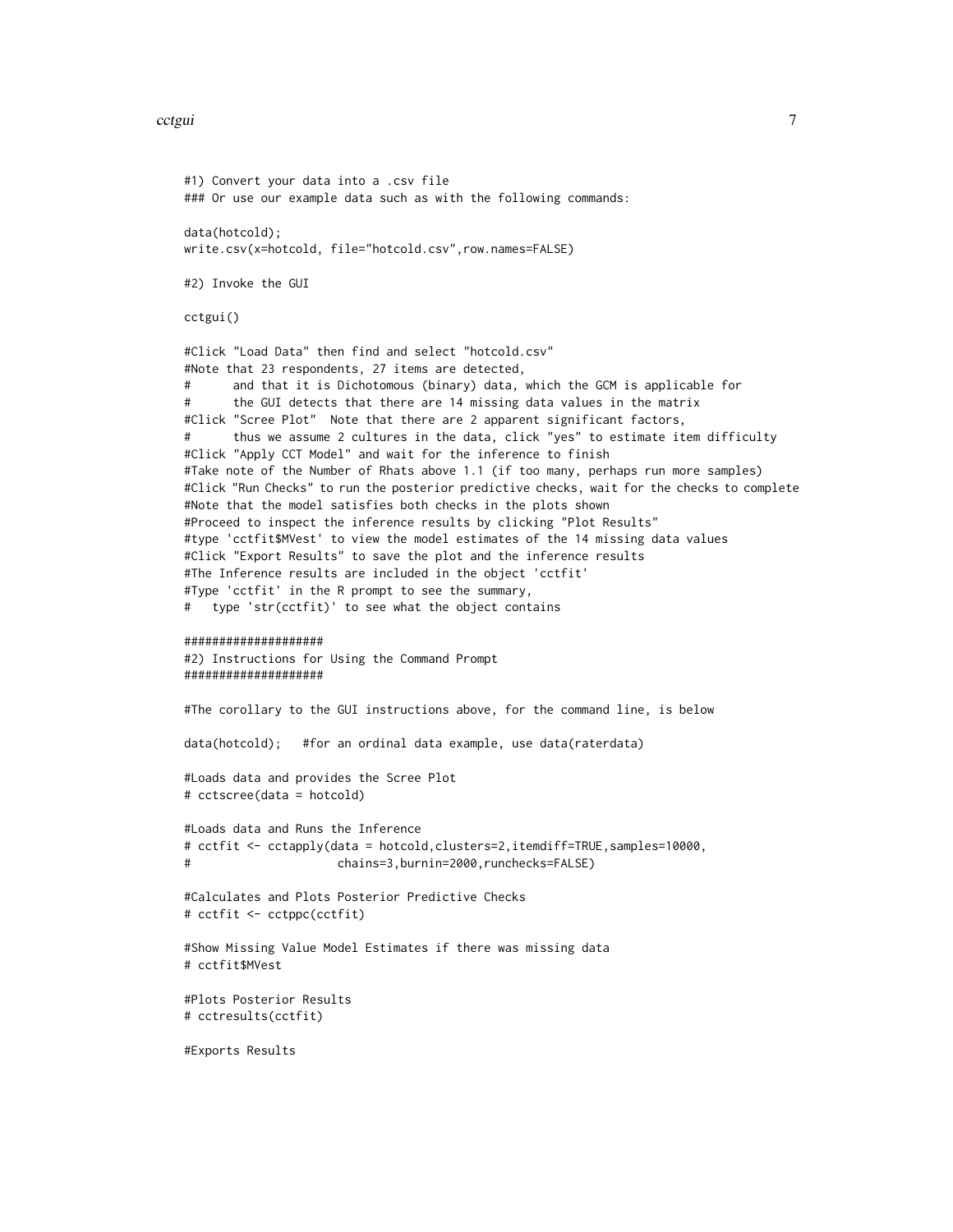<span id="page-7-0"></span>8 community of the community of the community of the community of the community of the community of the community of the community of the community of the community of the community of the community of the community of the

```
# cctexport(cctfit,filename="CCTpackdata.Rdata")
```

```
##Note: if an insufficient memory message occurs, you can increase the
##memory allocation by the command 'memory.limit(25000)' (or as high as needed)
```
cctmemb *Accessor function for the cluster memberships of the respondents.*

#### Description

Outputs the cluster (cultural) assignment of each respondent, as determined by the CCT model fit to the data .

#### Usage

cctmemb(cctfit)

#### Arguments

cctfit The cctfit object as obtained from the cctapply() function.

#### Examples

```
data(hotcold)
# cctfit <- cctapply(data = hotcold, clusters = 2, itemdiff = TRUE, samples = 10000,
# chains = 3, burnin = 2000, runchecks = FALSE)
# cctmemb(cctfit)
```

| cctmvest |
|----------|
|----------|

Accessor function for the missing value estimates of the data, based *on the cctfit (if there were missing values in the data).*

#### Description

Outputs an N by 3 matrix, where N is the number of missing values estimated by the model, column 1 is the person index, column 2 the item index, column 3 is the value estimate.

#### Usage

```
cctmvest(cctfit)
```
#### Arguments

```
cctfit The cctfit object as obtained from the cctapply() function.
```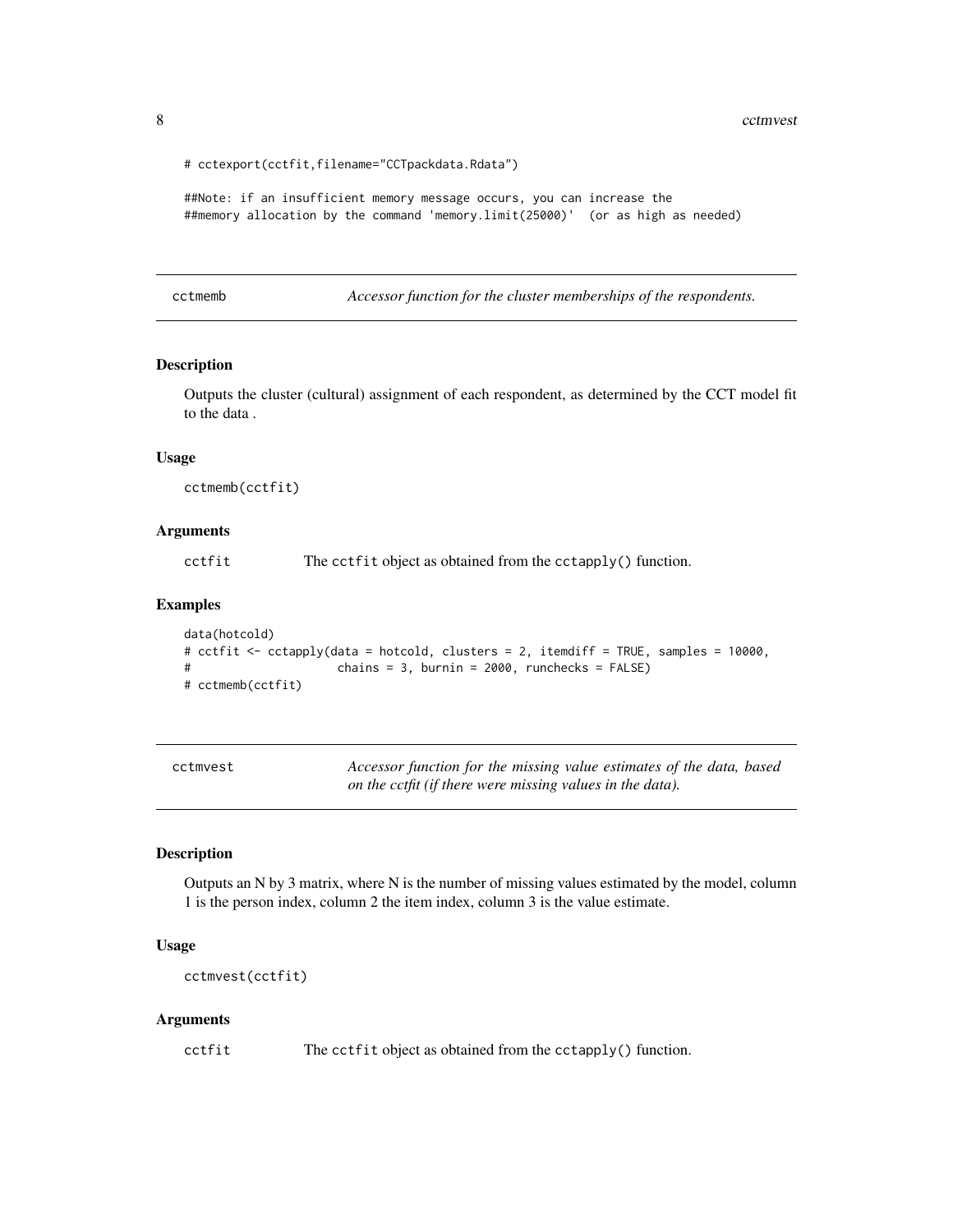#### <span id="page-8-0"></span>cctppc  $\sim$  9

### Examples

```
data(hotcold)
# cctfit <- cctapply(data = hotcold, clusters = 2, itemdiff = TRUE, samples = 10000,
# chains = 3, burnin = 2000, runchecks = FALSE)
# cctmvest(cctfit)
```
cctppc *Calculate or Plot the Posterior Predictive Model Checks*

#### Description

Plots (and calculates if not calculated already), the posterior predictive model checks for the cctfit object

## Usage

cctppc(cctfit, polych = FALSE)

## Arguments

| cctfit | The cctfit object as obtained from the cctapply() function.                                                                                                          |
|--------|----------------------------------------------------------------------------------------------------------------------------------------------------------------------|
| polvch | used for ordinal data only, if the polychoric correlations, rather than Pearson<br>correlations, should be used (for the posterior predictive checks) – these take a |
|        | long time to calculate but are more precise in the ordinal data case.                                                                                                |

#### Details

Generates 500 posterior predictive data sets that are randomly sampled from the posterior predictive data; it uses these to calculate 2 posterior predictive checks that respectively pertain to fitting the consensus structure of the data (the number of latent cultures), and if heterogeneous item difficulty should be used.

## Value

returns the cctfit object with the posterior predictive data and checks saved.

```
data(hotcold)
# cctfit <- cctapply(data = hotcold, clusters = 2, itemdiff = TRUE, samples = 10000,
# chains = 3, burnin = 2000, runchecks = FALSE)
# cctfit <- cctppc(cctfit)
```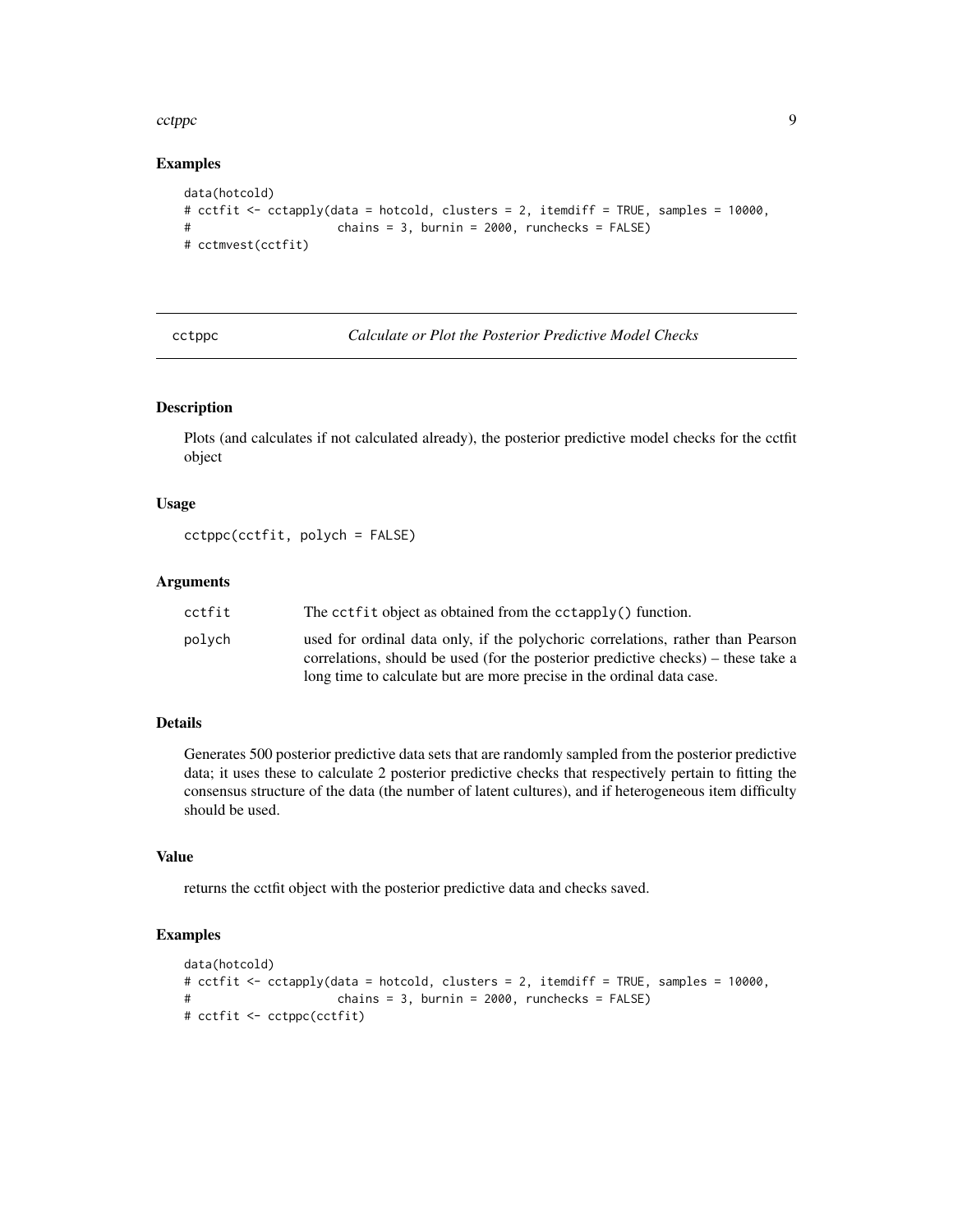Plot the posterior results from the model inference, a specialized display is produced depending on the model that is applied.

#### Usage

```
cctresults(cctfit)
```
## Arguments

cctfit The cctfit object as obtained from the cctapply() function.

## Examples

```
data(hotcold)
# cctfit <- cctapply(data = hotcold, clusters = 2, itemdiff = TRUE, samples = 10000,
# chains = 3, burnin = 2000, runchecks = FALSE)
# cctresults(cctfit)
```

| cctscree | Generate a scree plot |
|----------|-----------------------|
|          |                       |

### Description

Creates a screeplot of the data, providing the first 8 factors and their magnitudes.

#### Usage

```
cctscree(data, polych = FALSE)
```
## Arguments

| data   | a 2-dimensional matrix or array, missing values should be input as NA.                                          |
|--------|-----------------------------------------------------------------------------------------------------------------|
| polych | used for ordinal data only, if the polychoric correlations, rather than Pearson<br>correlations, should be used |

## Details

The scree plot is generated from the respondent by respondent correlation (Pearson) matrix.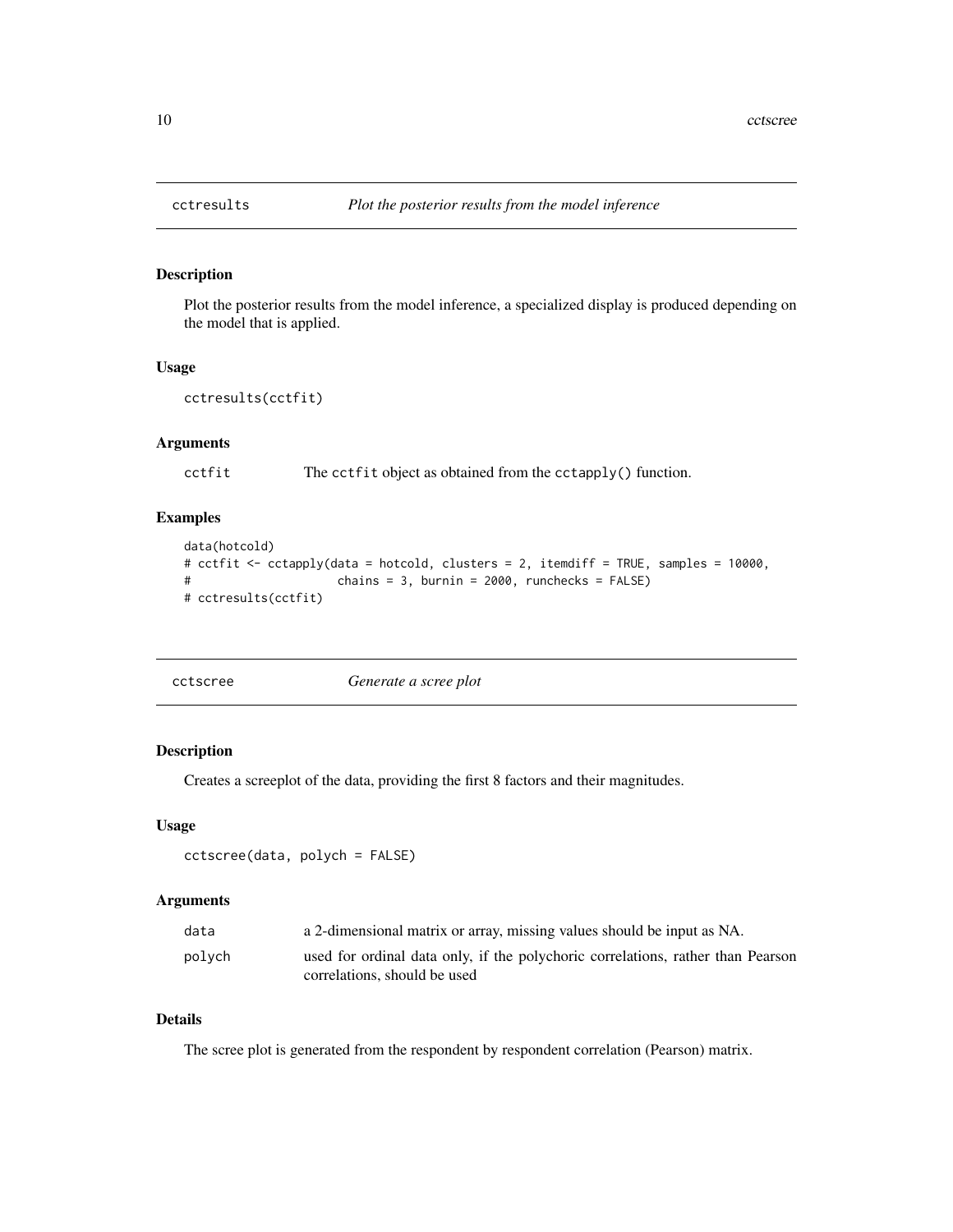## <span id="page-10-0"></span>continuousdata.csv 11

#### Examples

```
data(hotcold)
cctscree(data = hotcold)
## With this example data, a scree plot with 2 substantial factors
## (suggesting two cultures) is produced.
```
continuousdata.csv *continuousdata*

#### Description

Example 2 culture continuous data with item difficulty for cctgui() This data should load as 40 respondents by 40 items, and as continuous data It is an example of 2 culture data, with 16 missing data values

#### Note

csv or text data files need not use header or row names Though respondents should be by the rows, and items by the columns

```
dtraceplot Traceplots for discrete parameters of a cctfit object
```
#### Description

Produces all of the traceplots the discrete parameters of a cctfit object, in a 3x3 design and multiple plot windows, via traceplot from R2jags.

## Usage

```
dtraceplot(cctfit,ask = FALSE)
```
#### Arguments

| cctfit | The cctfit object as obtained from the cctapply() function.                                     |
|--------|-------------------------------------------------------------------------------------------------|
| ask    | logical; if TRUE, the user is asked before each plot, to proceed to the next. See<br>par(ask=.) |

```
data(hotcold)
# cctfit <- cctapply(data = hotcold, clusters = 2, itemdiff = TRUE, samples = 10000,
# chains = 3, burnin = 2000, runchecks = FALSE)
# dtraceplot(cctfit)
```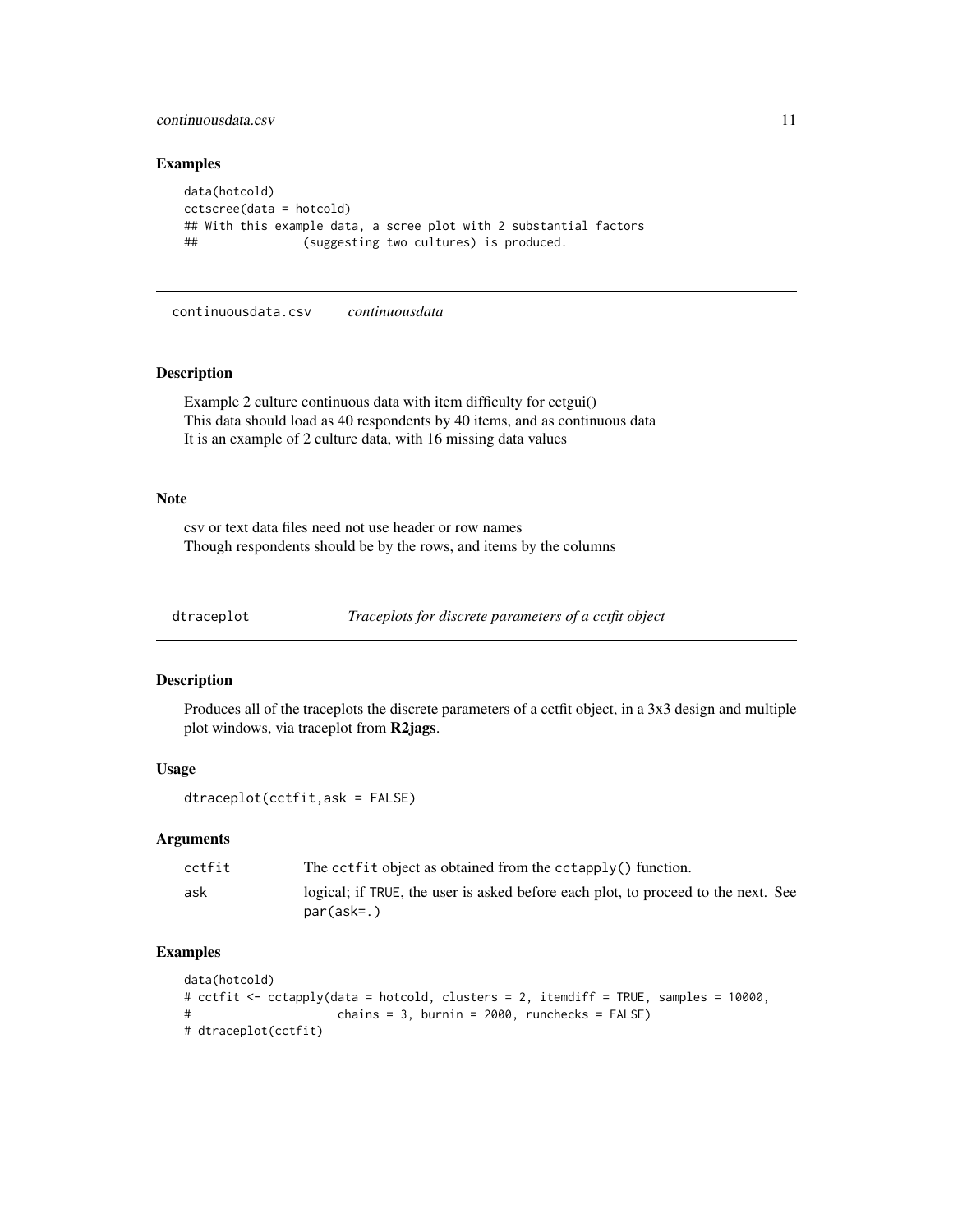<span id="page-11-0"></span>Example 2 culture binary data with item difficulty for cctgui() This data should load as 23 respondents by 27 items, and as binary data It is an example of 2 culture data, with 14 missing data values

## Note

csv or text data files need not use header or row names Though respondents should be by the rows, and items by the columns

| plot | Plot method for a cctfit object of class 'cct'; equivalent to function |
|------|------------------------------------------------------------------------|
|      | cctresults().                                                          |

## Description

Plots the posterior results from the model inference, a specialized display is produced depending on the model that is applied.

## Usage

 $plot(x,y,...)$ 

## Arguments

| $\mathsf{x}$            | is a cctfit object as obtained from the cctapply() function, which has class<br>'cct'. |
|-------------------------|----------------------------------------------------------------------------------------|
|                         | NULL.                                                                                  |
| $\cdot$ $\cdot$ $\cdot$ | Additional arguments                                                                   |

```
data(hotcold)
# cctfit <- cctapply(data = hotcold, clusters = 2, itemdiff = TRUE, samples = 10000,
# chains = 3, burnin = 2000, runchecks = FALSE)
# plot(cctfit)
```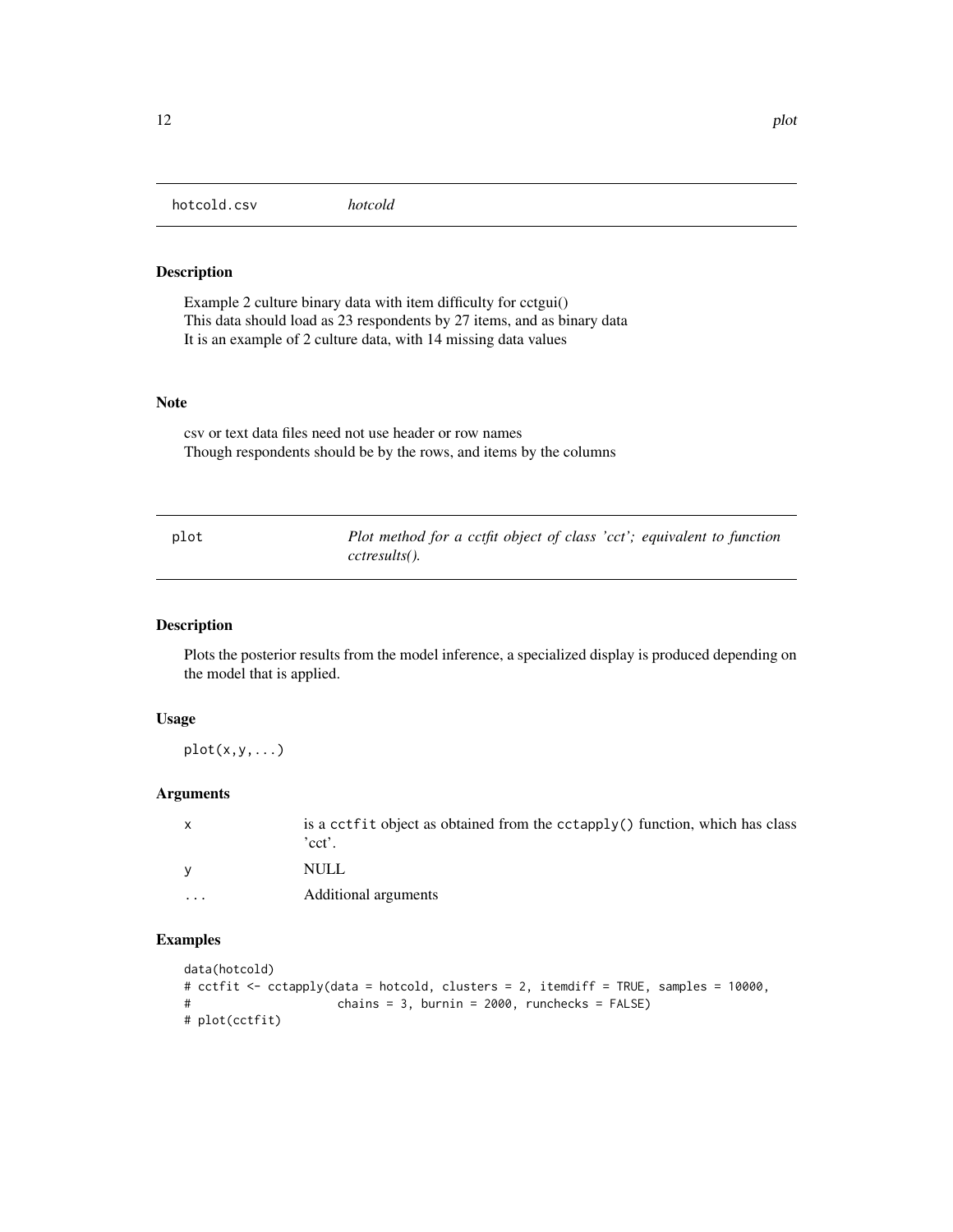<span id="page-12-0"></span>

~~ Methods for function plot in package graphics ~~

## Methods

```
signature(x = "ANY") Default plot method.
signature(x = "cct") CCT pack plot method for cctfit objects from cctapply.
```
raterdata.csv *raterdata*

#### Description

Example 1 culture ordinal data with item difficulty for cctgui() This data should load as 25 respondents by 40 items, and as ordinal data It is an example of 1 culture data, with 9 missing data values

#### Note

csv or text data files need not use header or row names Though respondents should be by the rows, and items by the columns

screeplot *Generate a scree plot*

## Description

Screeplot method for CCTpack data, or a cctfit object of class 'cct'; equivalent to function cctscree().

## Usage

screeplot(x, ...)

## Arguments

|                         | a 2-dimensional matrix or dataframe, missing values should be input as NA, or<br>a cetfit object of class 'cet'.                |
|-------------------------|---------------------------------------------------------------------------------------------------------------------------------|
| $\cdot$ $\cdot$ $\cdot$ | Additional arguments: polych=T (for ordinal data only), to use the polychoric<br>correlations rather than Pearson correlations. |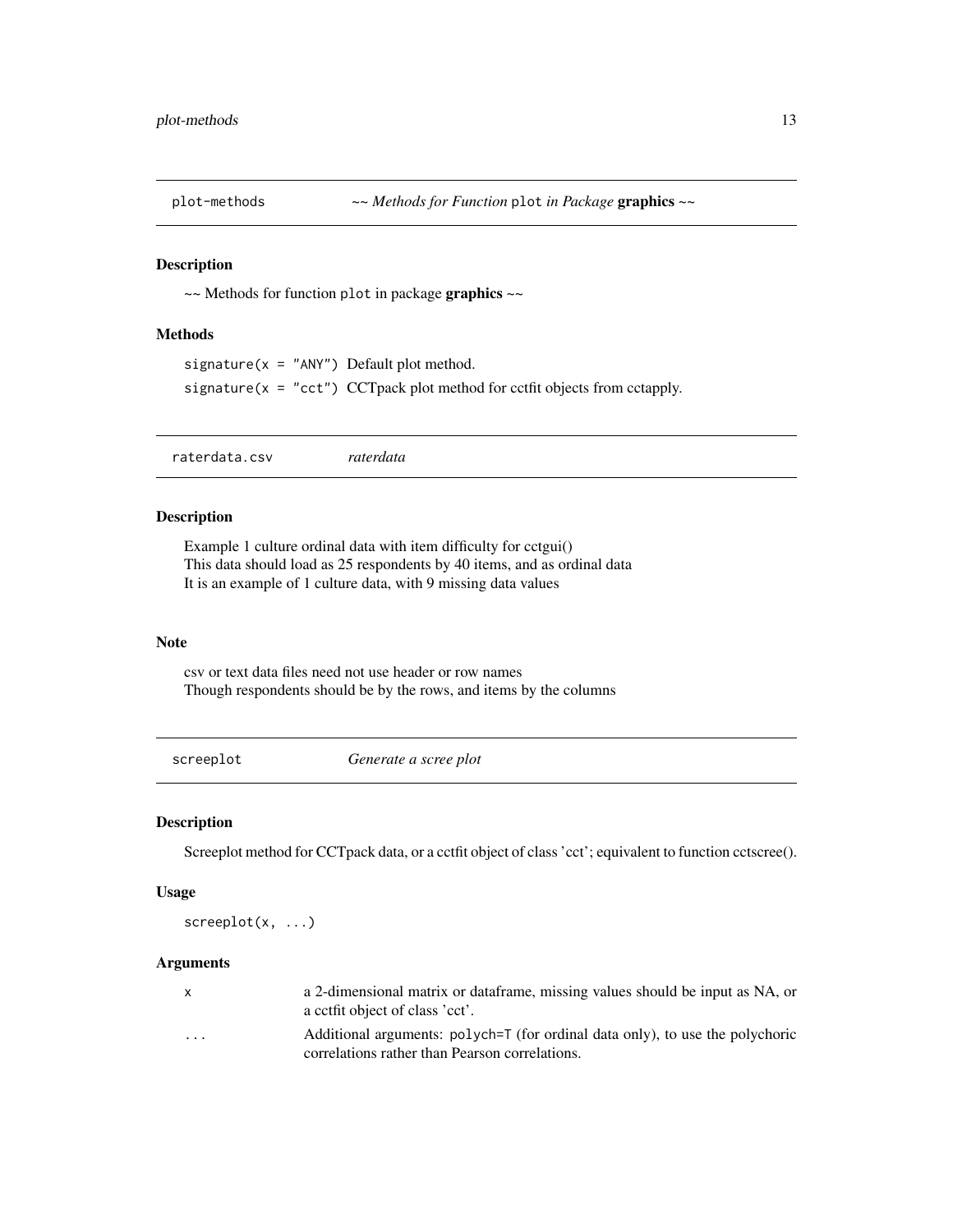<span id="page-13-0"></span>14 summary

## Details

The scree plot is generated from the respondent by respondent correlation (Pearson) matrix.

#### Examples

```
data(hotcold)
screeplot(hotcold)
## With this example data, a scree plot with 2 substantial factors
## (suggesting two cultures) is produced.
```
screeplot-methods *~~ Methods for Function* screeplot *in Package* stats *~~*

#### Description

~~ Methods for function screeplot in package stats ~~

#### Methods

signature( $x = "ANY")$  A matrix or data.frame. signature( $x = "cct")$  An cctfit object from cctapply.  $signature(x = "data-frame")$  $signature(x = "matrix")$ 

summary *Summary of the cctfit object of class 'cct'.*

#### Description

Summary method for a cctfit object of class 'cct'. Information about the data, the fit, posterior predictive checks.

### Usage

```
summary(object, ...)
```
## Arguments

| object   | The cctfit object as obtained from the cctapply() function, which has class |
|----------|-----------------------------------------------------------------------------|
|          | 'cct'.                                                                      |
| $\cdots$ | Additional arguments                                                        |

```
data(hotcold)
# cctfit <- cctapply(data = hotcold, clusters = 2, itemdiff = TRUE, samples = 10000,
# chains = 3, burnin = 2000, runchecks = FALSE)
# summary(cctfit)
```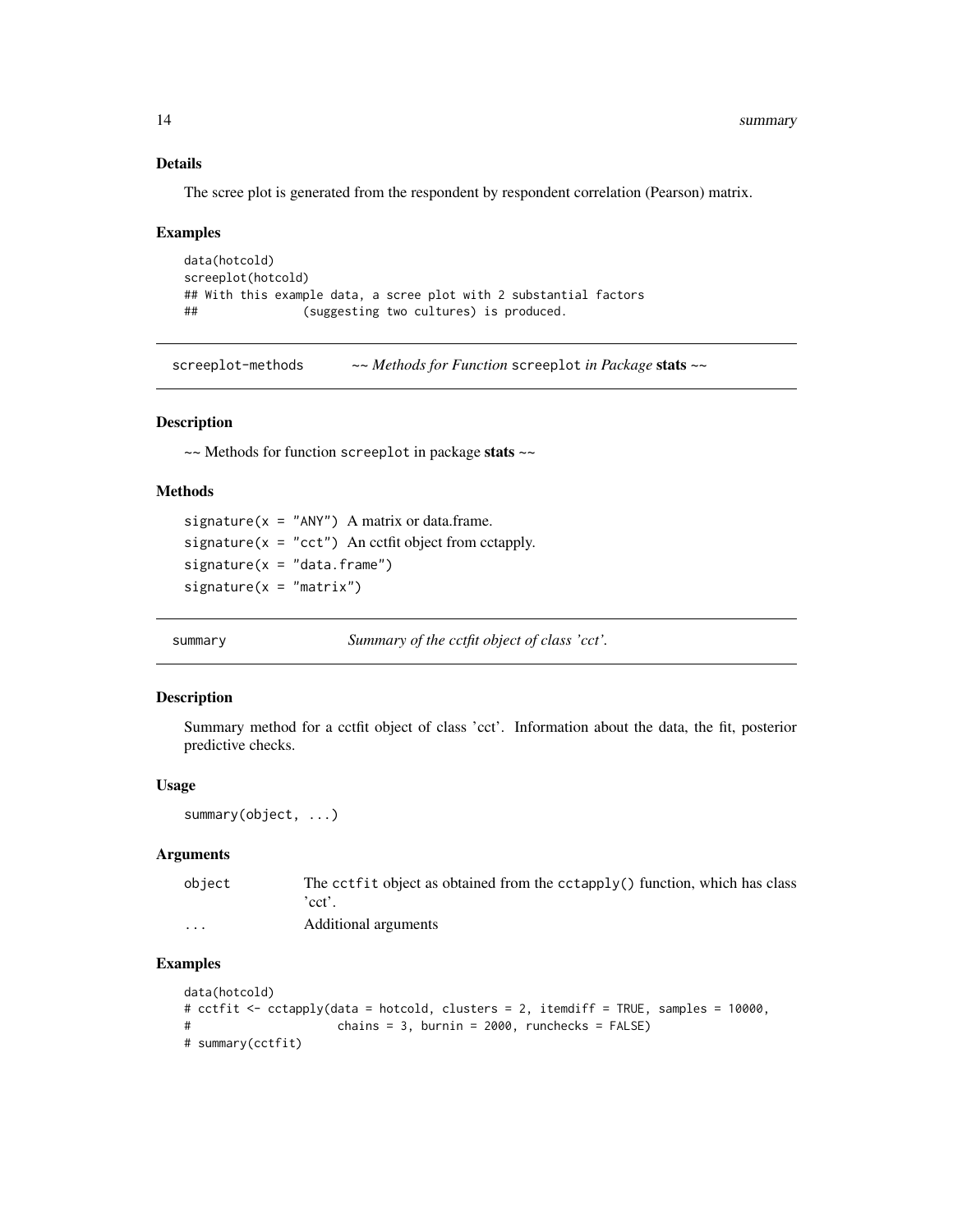<span id="page-14-0"></span>

~~ Methods for function summary in package base ~~

## Methods

```
signature(object = "ANY") Default method.
signature(object = "cct") CCTpack plot method for cctfit objects from cctapply.
```
testdat.csv *testdat*

## Description

Example test data for cctgui() This data should load as 20 respondents by 25 items, and as binary data It is an example of 1 culture data

### Note

csv or text data files need not use header or row names Though respondents should be by the rows, and items by the columns